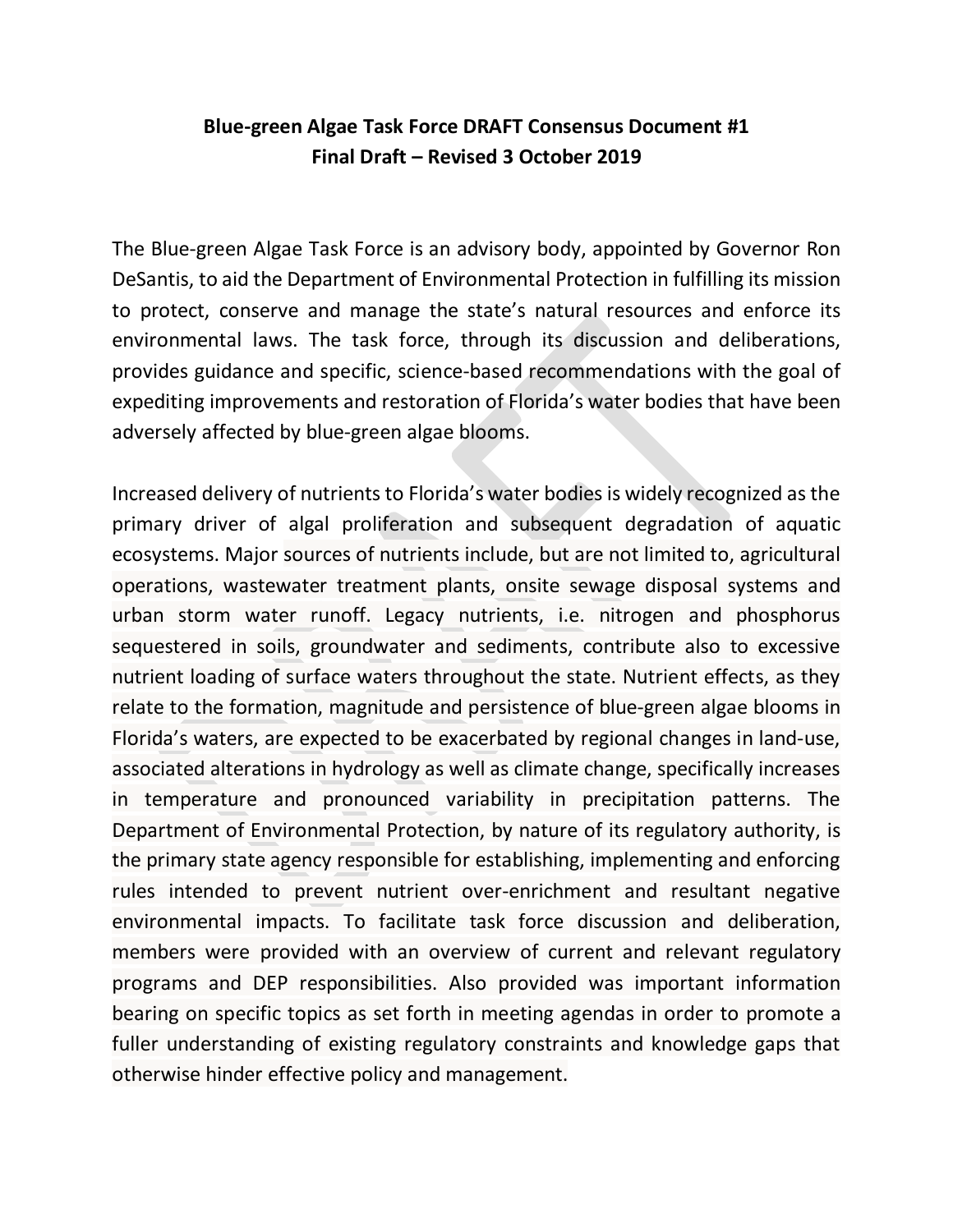To date, the task force has convened on five separate occasions to discuss the issue of nutrient over-enrichment and blue-green algal blooms. Focus has been placed on source identification, nutrient reduction and remediation efforts with additional guidance provided on innovative technologies as they relate to the prevention, clean-up and mitigation of harmful algal blooms. Most recently, the task force has considered the issue of algal toxins and human health impacts to identify knowledge gaps and research priorities.

The following high-level summary of key topics discussed during the initial five meetings of the task force highlights areas where additional study and/or policy and regulatory reform are warranted. Where appropriate, contextual information precedes consensus statements and recommendations designed to inform policy decisions, regulatory actions and/or strategic investments in improved knowledge in the near term. Future meetings of the task force will delve into other important issues including water re-use, biosolids, fertilizers in urban landscapes, and application of herbicides. Additional recommendations are forthcoming.

### *Basin Management Action Plans*

Basin Management Action Plans (BMAPs) are restoration road maps with an identified suite of projects/actions collectively intended to reduce pollutants to achieve a restoration target. These broad-based plans are developed in collaboration with local stakeholders, i.e. they rely on local input and local commitment, and they are adopted by Secretarial Order to be enforceable. A strategic implementation of any of the DEP approved plans is hindered, in large part, however, by local funding constraints that dissuade commitments by otherwise willing partners to execute identified projects. As a consequence, delays in the anticipated time to achieve a specific restoration target within BMAP areas have occurred. Moreover, the effectiveness of specific projects has not been regularly and rigorously assessed due to a lack of available monitoring data calling into question returns on investment.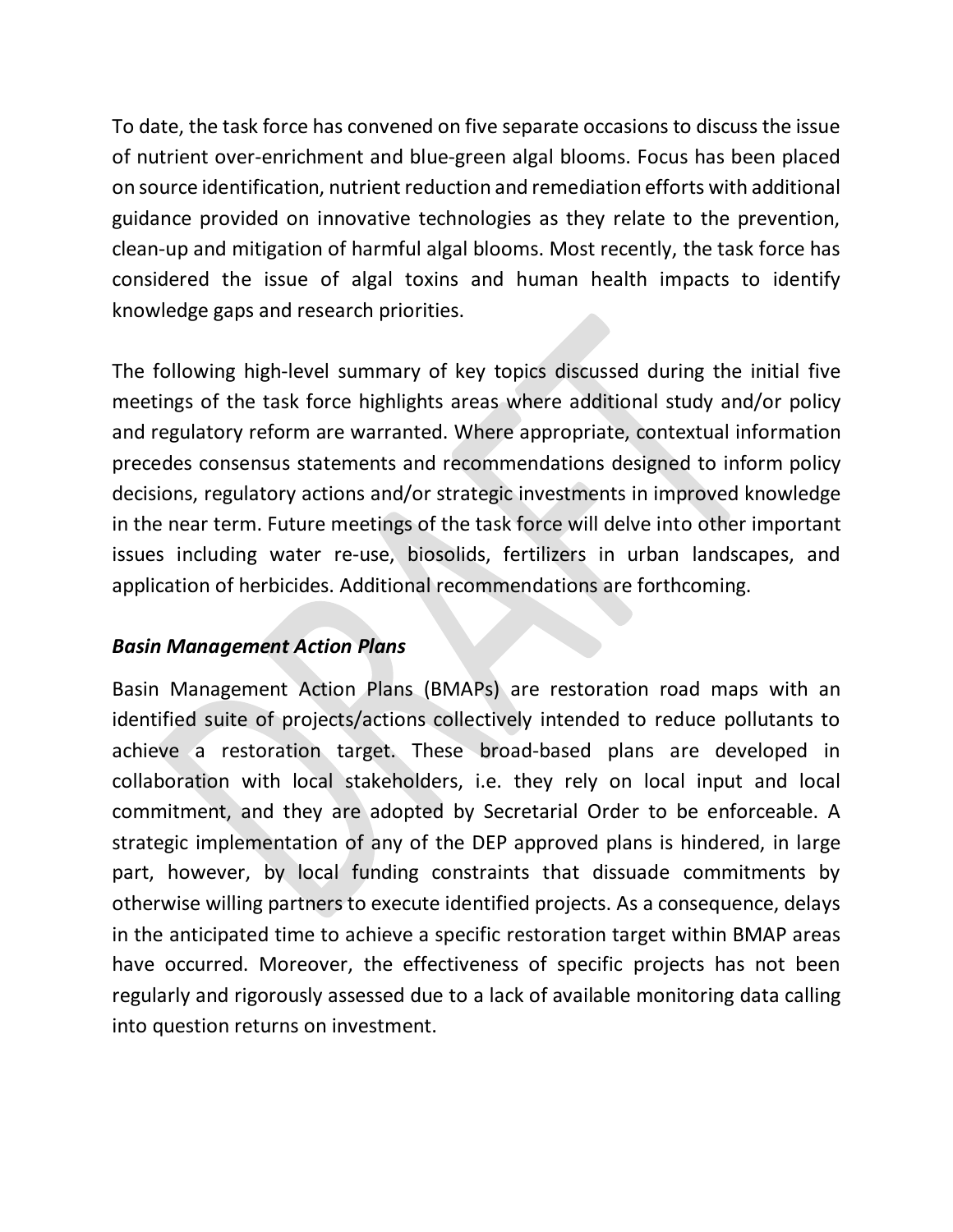To accelerate progress toward achieving restoration targets in BMAP areas, the Blue-green Algae Task Force recommends a more strategic approach to project selection, implementation and monitoring. With regard specifically to the Lake Okeechobee, Caloosahatchee Estuary and St. Lucie River and River BMAP areas the task force acknowledges regional storage and treatment infrastructure is urgently needed to manage flows to reduce damaging freshwater discharges to the northern estuaries, and also to achieve Total Maximum Daily Loads (TMDLs) as well asrecently established Numeric Nutrient Criteria (NNC). Accordingly, the task force recommends that siting, design and funding of this infrastructure be a priority.

The task force recognizes that rapidly changing demographics, alterations in land use and altered hydrology obfuscate the BMAP process. Nevertheless, projections of such changes should be incorporated, where possible, into the BMAP process to identify projects/actions that could compromise other ongoing restoration efforts. Such projections could be used also to inform future land use planning and permitting.

BMAPs should acknowledge the nutrient reductions needed to be protective of downstream water bodies. By way of example, the task force recommends that total nitrogen (TN) reductions should be identified for Lake Okeechobee to protect the northern estuaries, i.e. the Caloosahatchee and St. Lucie River estuaries. Similarly, the task force recommends that a total phosphorus (TP) TMDL and BMAP be established for the Upper St. Johns River basin.

Legacy nutrients, as indicated previously, are a concern in the south Florida landscape and the task force recommends that their contribution to loading figure prominently in the Lake Okeechobee, Caloosahatchee and St. Lucie River and Estuary BMAPs. The task further recommends that projects with the demonstrated potential to expedite legacy nutrient removal merit special attention and be designated as priority projects.

In that same vein, the task force recommends spatially focused suites of projects in areas likely to yield maximum pollutant reduction be identified and prioritized in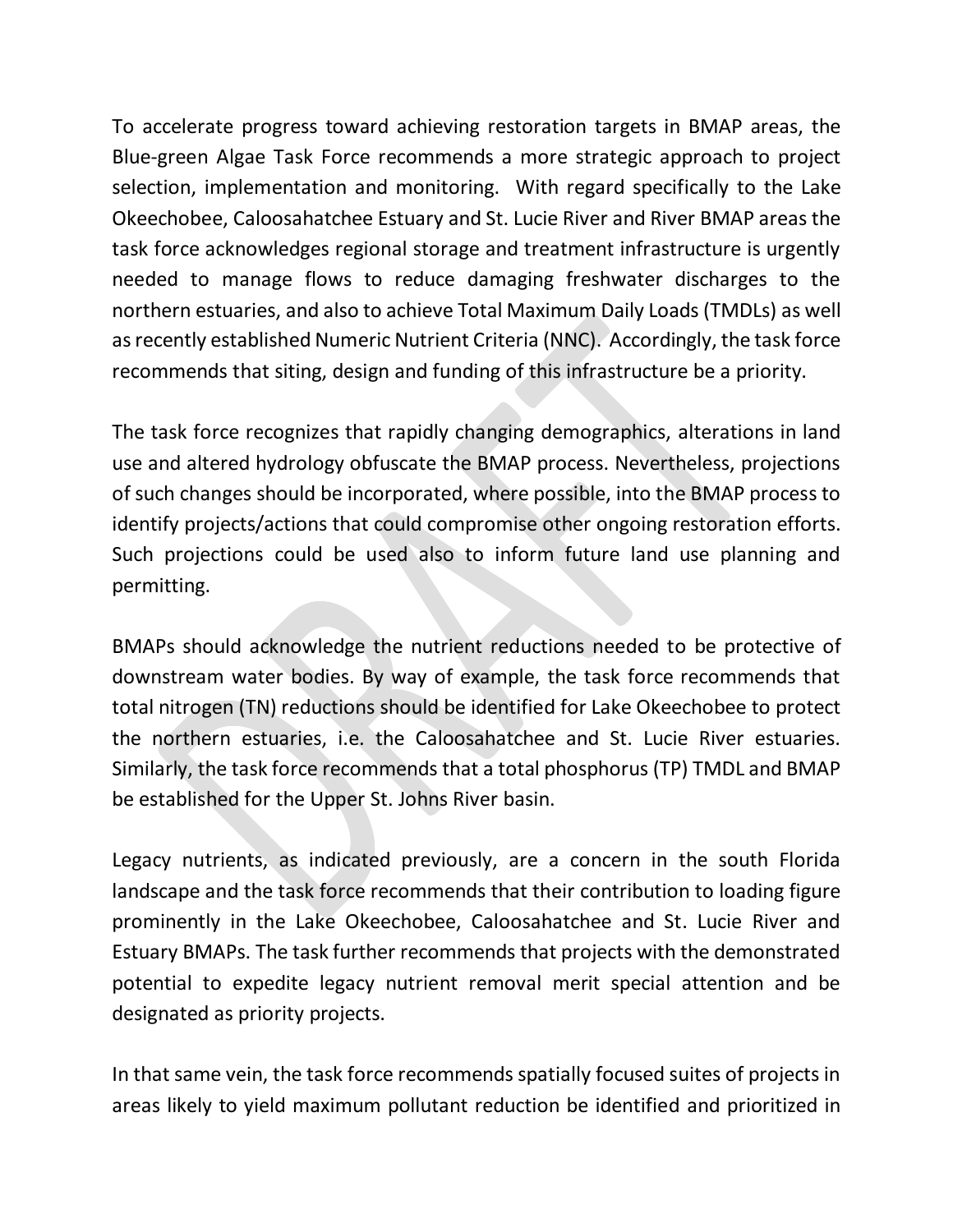all BMAP areas. Integrated monitoring and modeling of implemented BMAP projects should be conducted to ensure that projects are working as expected. Such efforts are, in fact, key to the assessment process and allow for adjustments to be made if necessary.

#### *Agriculture and Best Management Practices*

Agriculture contributes significantly to Florida's economy and provides a broad suite of services beyond the simple provision of food and fiber. Examples of such services in well managed agricultural landscapes include soil conservation, carbon sequestration, water storage and treatment, wildlife habitat and biodiversity conservation. Depending on the sector and the on-site management practices employed, agriculture can also negatively impact the environment. Some examples of disservices attributed to agriculture include soil erosion and sedimentation of waterways, increased nutrient runoff and subsequent eutrophication of surface waters, loss of wildlife habitat and reduced biodiversity.

Agricultural is a significant contributor to excess delivery of nutrients to surface waters throughout Florida. In watersheds where agriculture is the predominate land use, it should not be surprising that agriculture is also the dominant source of both phosphorus and nitrogen. Such is the case within the Lake Okeechobee watershed and a number of other BMAP areas. Best management practices (BMPs) were developed, in part, to reduce water and nutrient losses to the environment while maintaining production. The adoption and implementation of BMPs is statutorily required within BMAP areas and presumed to result in reduced environmental impacts. Despite the statutory requirement indicated above, only 75% of eligible agricultural parties within the Lake Okeechobee BMAP area are enrolled in an appropriate BMP. Enrollment numbers are considerably less in other BMAP areas.

The Blue-green Algae Task Force believes that full compliance with the statute is necessary to realize the nutrient reduction benefits as projected in the BMAP process to achieve a TMDL. The task force recommends funding and action to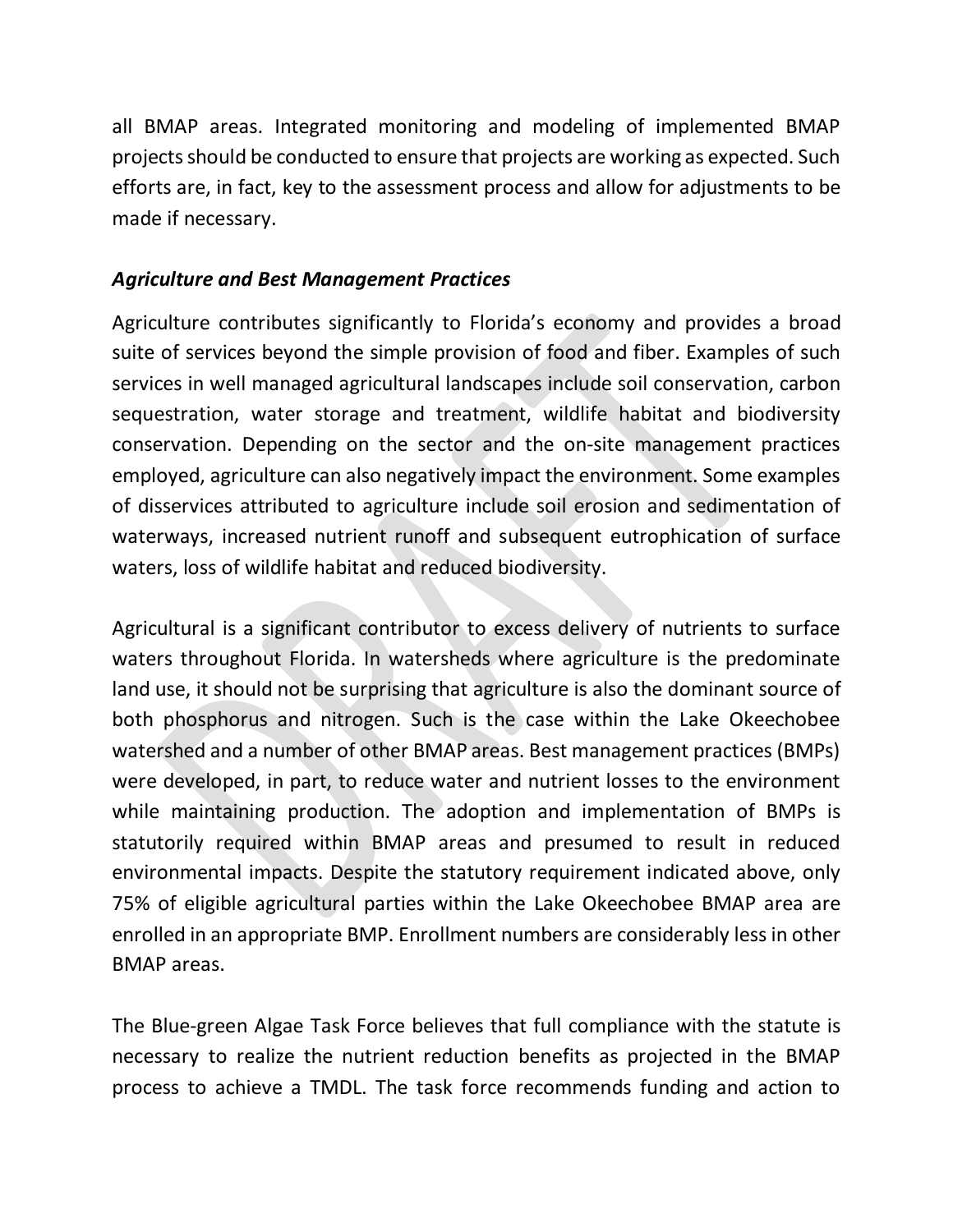increase BMP enrollment in all BMAP areas to ensure that the maximum environmental benefit is achieved. However, enrollment, in of itself, does not ensure compliance. It is critical that all agricultural producers enrolled in BMP programs maintain accurate records, as articulated in the various BMP manuals, to demonstrate that they are implementing BMPs and that those records be verified and made publicly available.

The Blue Green Algae Task Force recognizes that BMPs are necessary, but not sufficient in many areas to achieve water quality targets established within BMAP areas. Nevertheless, the task force recommends that the effectiveness of BMPs be supported by adequate data to justify the presumption of compliance granted upon enrollment and implementation. There are limited data available outside of the Everglades Agricultural Area (EAA) that demonstrate environmental benefits of BMPs. Such data are recognized by the task force as an essential element of a comprehensive and science-based water quality restoration program that is progressive and adaptive in nature. Accordingly, the task force recommends that each Notice of Intent (NOI) to adopt BMPs be accompanied by an estimate of input reduction and load reduction associated with adopting these practices. Reporting of input reductions for all operations receiving a presumption of compliance and the implementation of sampling programs to assess the effectiveness of sector specific BMPs intended to reduce nutrient loading to adjacent water bodies should be initiated.

The task force recommends that existing BMP manuals be subject to regular review and revision to achieve a greater environmental benefit; improved water quality, in particular. Advanced technologies that reduce leaching and runoff of nutrients and the subsequent delivery of those nutrients to groundwater or adjacent surface waters should be incorporated into revised and updated BMP manuals as appropriate. The current effort by the Florida Department of Agriculture and Consumer Services (FDACS) to update BMP manuals should be accelerated.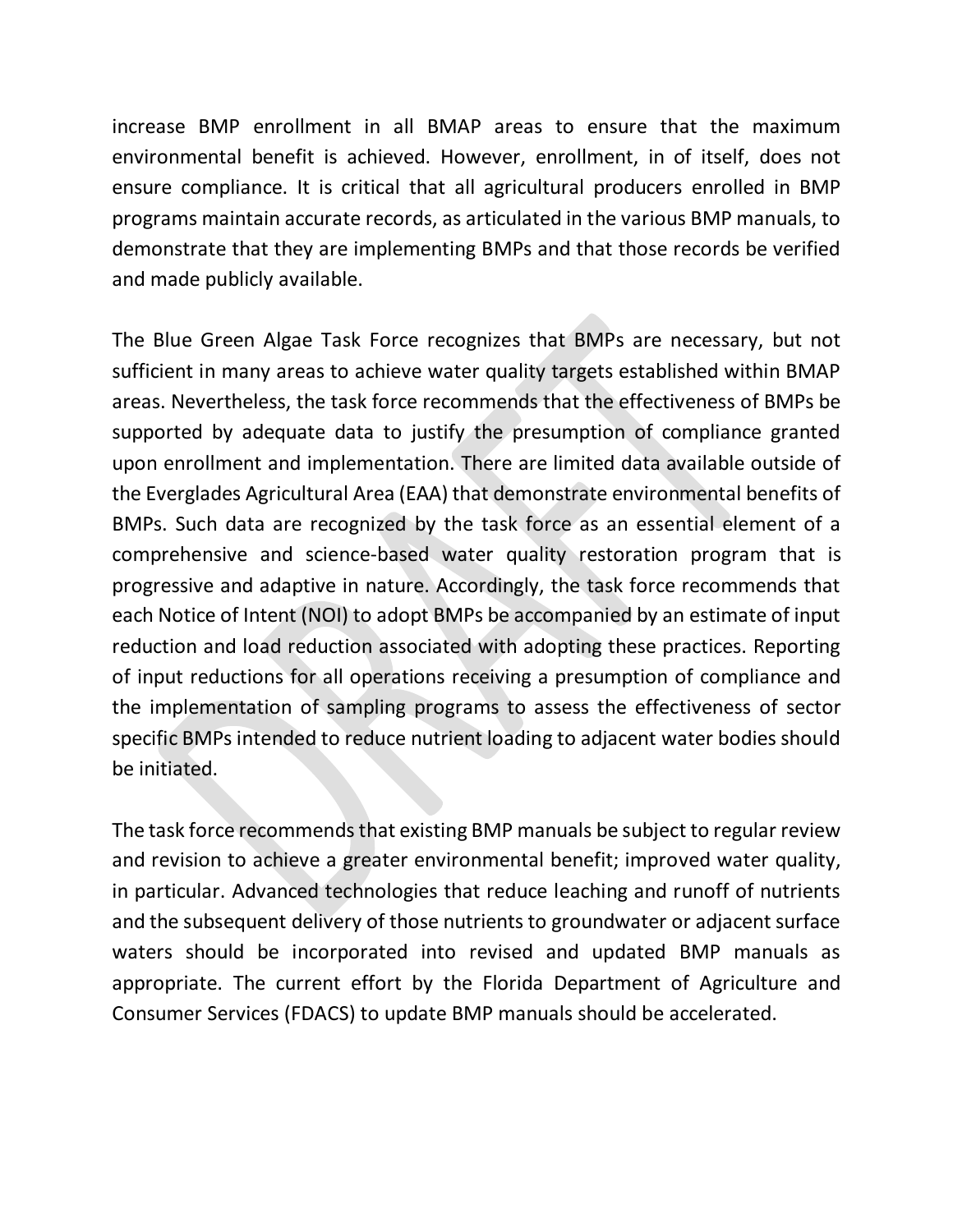#### *Human Waste - Onsite Sewage Treatment and Disposal Systems*

The task force recognizes that conventional onsite sewage treatment and disposal systems, i.e. septic systems, were designed to manage human health risks associated with the introduction of human waste to the environment. Accordingly, they have been and continue to be permitted and regulated by the Florida Department of Health (DOH). However, conventional septic systems are also a wellknown and substantial source of nutrients to groundwater and surface waters across the state. There are, in fact, more than 2.5 million septic systems in Florida that treat approximately one third of the wastewater generated in the state. The nutrients in the effluent from these systems contributes to the development and maintenance of harmful blue-green algae blooms.

The task force recommends broader regulatory oversight of onsite sewage treatment and disposal systems to ensure that those systems function properly, protect the environment against nutrient pollution and are protective of human health. The Department of Environmental Protection should develop a comprehensive regulatory program to ensure that onsite sewage treatment and disposal systems, where appropriate, are sized, designed, constructed, installed, operated and maintained to prevent nutrient pollution, reduce environmental impact and preserve human health.

Underperformance of conventional onsite sewage treatment and disposal systems is a concern. Poorly functioning and/or failing septic systems can contribute disproportionately to nutrient pollution and pose increased health risks. The task force recommends the development and implementation of a septic system inspection and monitoring program with the goal of identifying improperly functioning and/or failing systems so that corrective action can be taken to reduce nutrient pollution, negative environmental impacts and preserve human health. At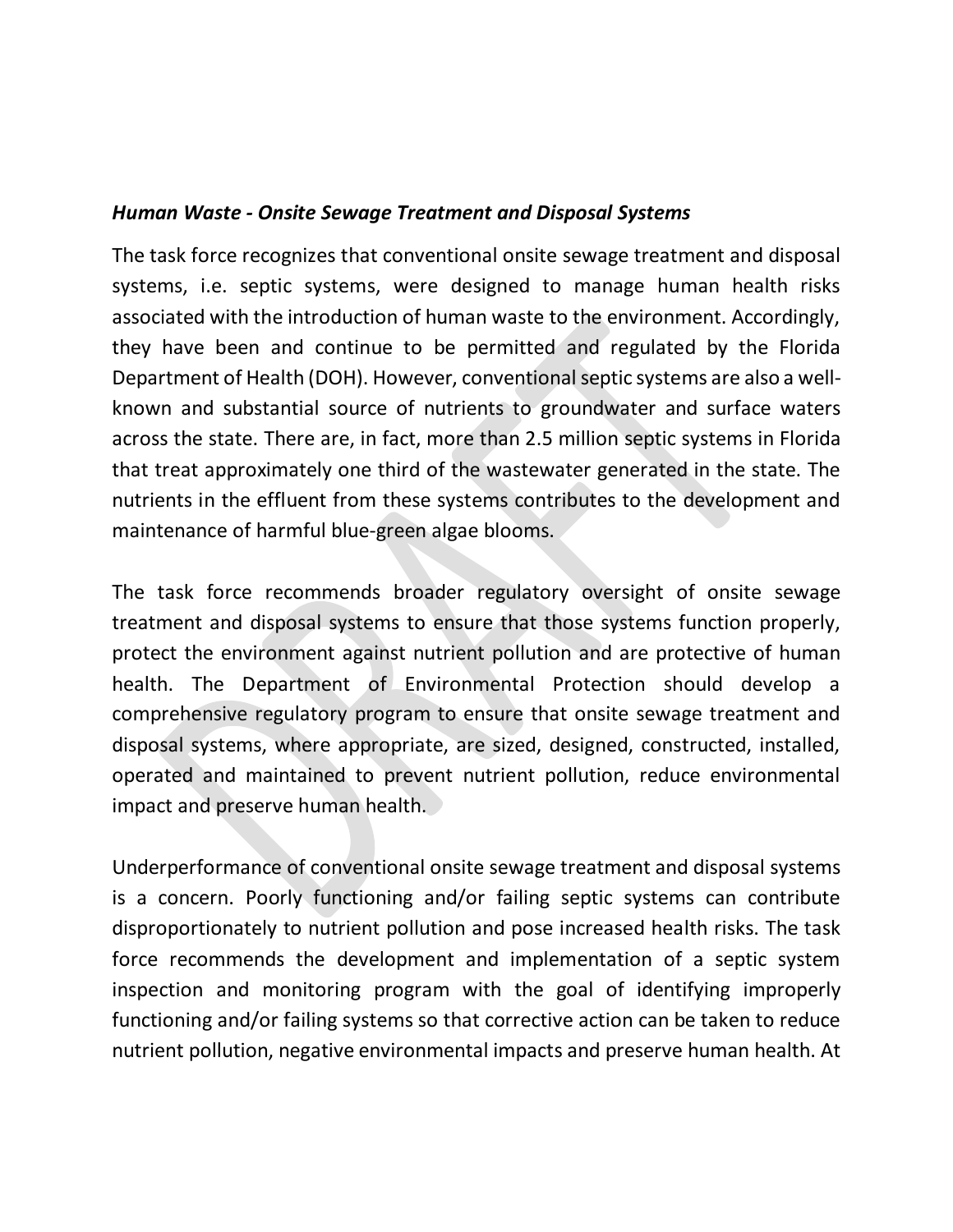present there is no requirement that conventional septic systems be inspected post-installation.

Current regulations prohibit permitting of new septic systems on lots of 1 acre or less in a priority focus area within an Outstanding Florida Spring watershed unless the system includes enhanced treatment of nitrogen. The task force recommends broader adoption of this rule to protect other areas across the state that are vulnerable to the negative effects of nitrogen over-enrichment. The task force further recommends legislation and funding to accelerate cost-effective septic to sewer programs with the aim of reducing nutrient pollution that leads to harmful algae blooms.

### *Human Waste - Sanitary Sewer Overflows*

Sanitary sewer overflows (SSOs) are both a human health concern and a source of localized nutrient pollution. SSOs can, in fact, result in significant downstream environmental impacts including harmful algal blooms. Future changes in precipitation patterns, including the occurrence of more frequent and intense rainfall events, are problematic for Florida's already challenged water infrastructure and an increase in the occurrence of SSOs is likely if said problems are not addressed. The task force recommends that every effort should be made to minimize the occurrence of SSOs and their potential negative environmental and health impacts.

Acute power failure during storm events and hurricanes is a leading cause of SSOs and unpermitted discharges. Thousands of lift stations across the state were constructed prior to 2003 and are not required to have an emergency back-up power source. To alleviate the risk of an SSO due to power failure, the task force recommends that emergency back-up capabilities be identified for all lift stations constructed prior to 2003.

Infiltration and Inflow (I&I) is also a major cause of SSOs during storm events. Leaky infrastructure can present a problem also during non-storm times, as waste water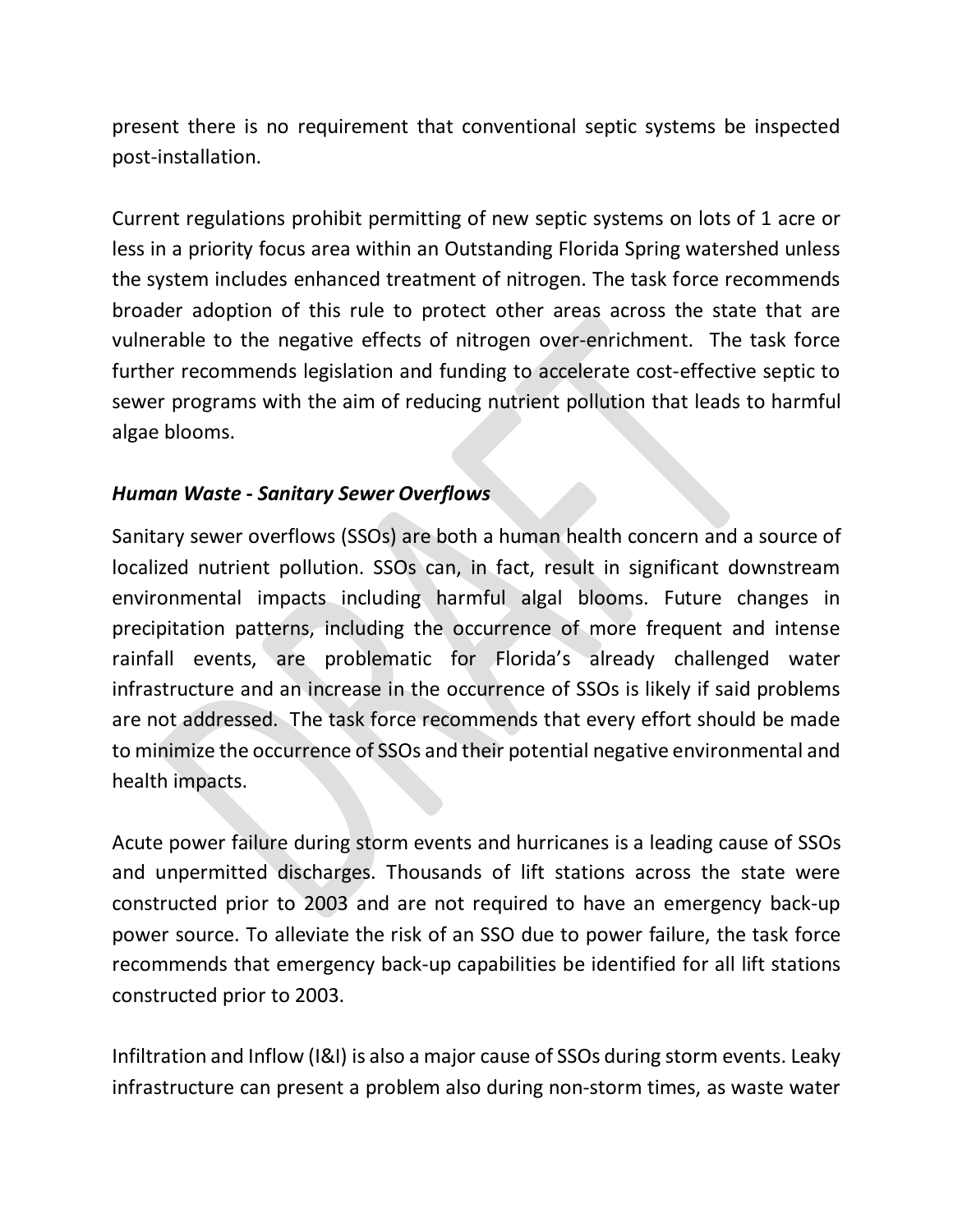can leave pipes and enter the environment through the same leaks that water enters the pipes during storm events. The problem, however, is difficult to manage under the state's current regulatory framework and corrective action is largely reactionary. The task force recommends that the Department of Environmental Protection pursue a more proactive approach to address I&I issues to reduce the risk of SSOs and associated water quality degradation.

# *Stormwater Treatment Systems*

The presumption that a stormwater treatment system constructed and permitted in compliance with BMP design criteria will not cause or contribute to violations of surface water quality standards in adjacent and/or connected waterbodies has been evaluated and challenged. Available data suggest that a substantial number of stormwater treatment systems throughout the state fail to achieve their presumed performance standards.

Given the quantity of water collected, treated and conveyed in stormwater systems throughout the state, the task force recommends the development and implementation of a stormwater system inspection and monitoring program with the goal of identifying improperly functioning and/or failing systems so that corrective action can be taken to reduce nutrient pollution and other negative environmental impacts. The task force recommends also that stormwater design criteria be revised and updated to incorporate recent advances in stormwater treatment technologies and other practices that have demonstrated environmental benefits; nutrient reduction specifically.

### *Innovative Technologies and Applications*

A broad suite of innovative technologies is potentially available to aid in the prevention, clean-up and mitigation of harmful algae blooms. Technologies, however, vary widely in approach (biological, chemical and/or mechanical in nature), scalability and cost.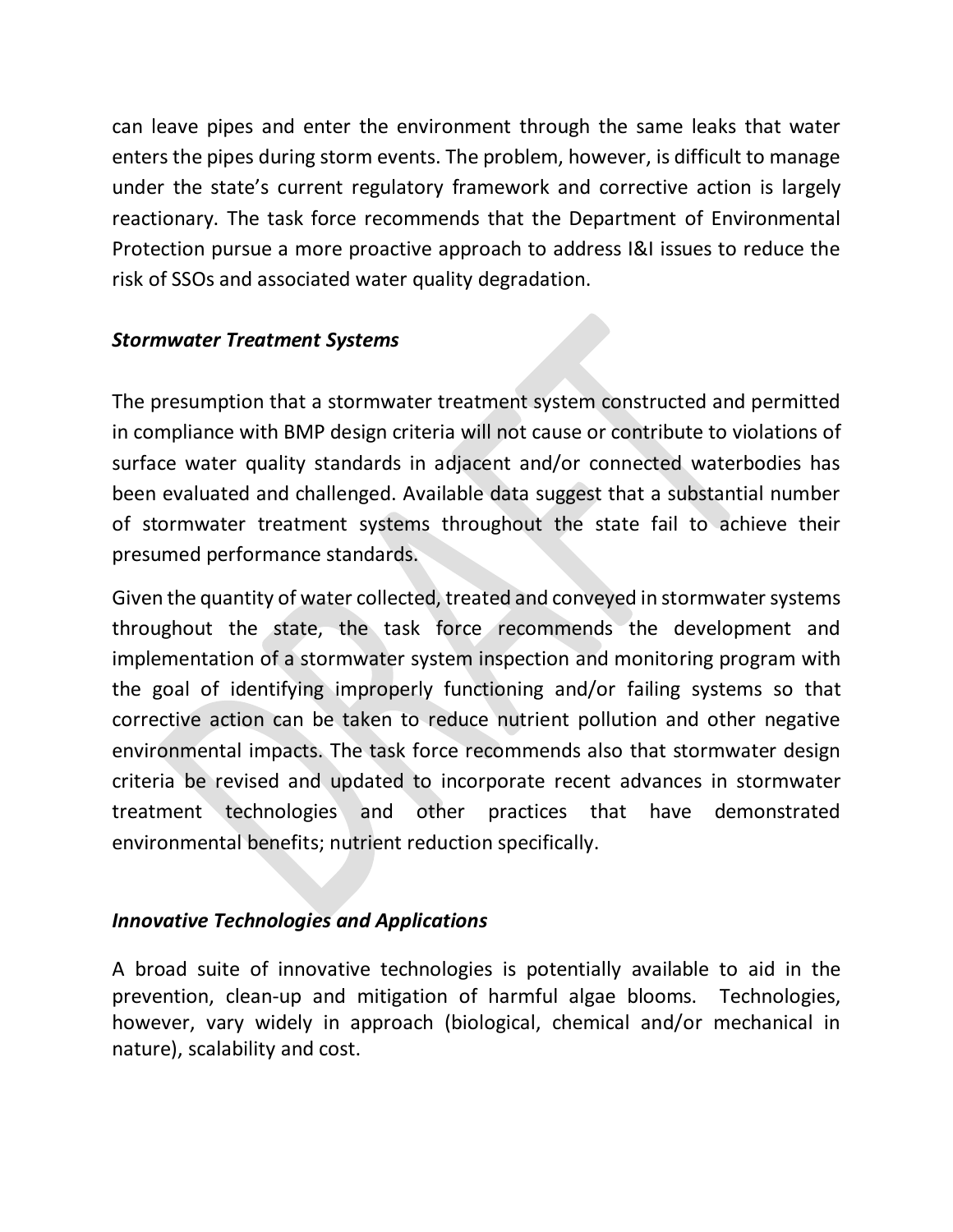The task force recommends an investment in a diverse portfolio of technologies, focusing on those that are demonstrably cost-efficient, environmentally safe and scalable. Technologies that are focused on clean-up and mitigation of blue-green algae blooms, though important, are event driven and should not consistently dominate expenditures. Technologies with a prevention focus are desirable and will require more strategic and longer-term investments. The task force recommends also investments in technologies with the potential to detect, monitor and forecast harmful algal blooms to enable more proactive response. Finally, the task force encourages an investment in a program to aid in the development and/or implementation of technologies to reduce nutrients and/or harmful algae.

### *Blue-green Algae Blooms and Public Health*

Public health issues as they relate to blue-green algae blooms are an increasing concern in Florida, though the science bearing on those concerns is quite limited and not well developed. Of particular importance and urgent need are studies that address acute and chronic health effects of exposure of humans, wildlife and domesticated animals to algal toxins. An essential component of such studies is ready access to quantitative data on algal toxins in water, sediments and air. Accordingly, the task force recommends that regular and proactive sampling for algal toxins be incorporated strategically into existing and future water quality sampling/monitoring programs (see below).

Research findings should inform also the development of defensible health advisories to be established by the Florida Department of Health and defensible water quality criteria to be established by the Florida Department of Environmental Protection. The task force further recommends that the Department of Health work collaboratively with the Department of Environmental Protection to implement a transparent and consistent communication plan to inform the public about the potential health impacts associated with exposure to algae and/or algal toxins.